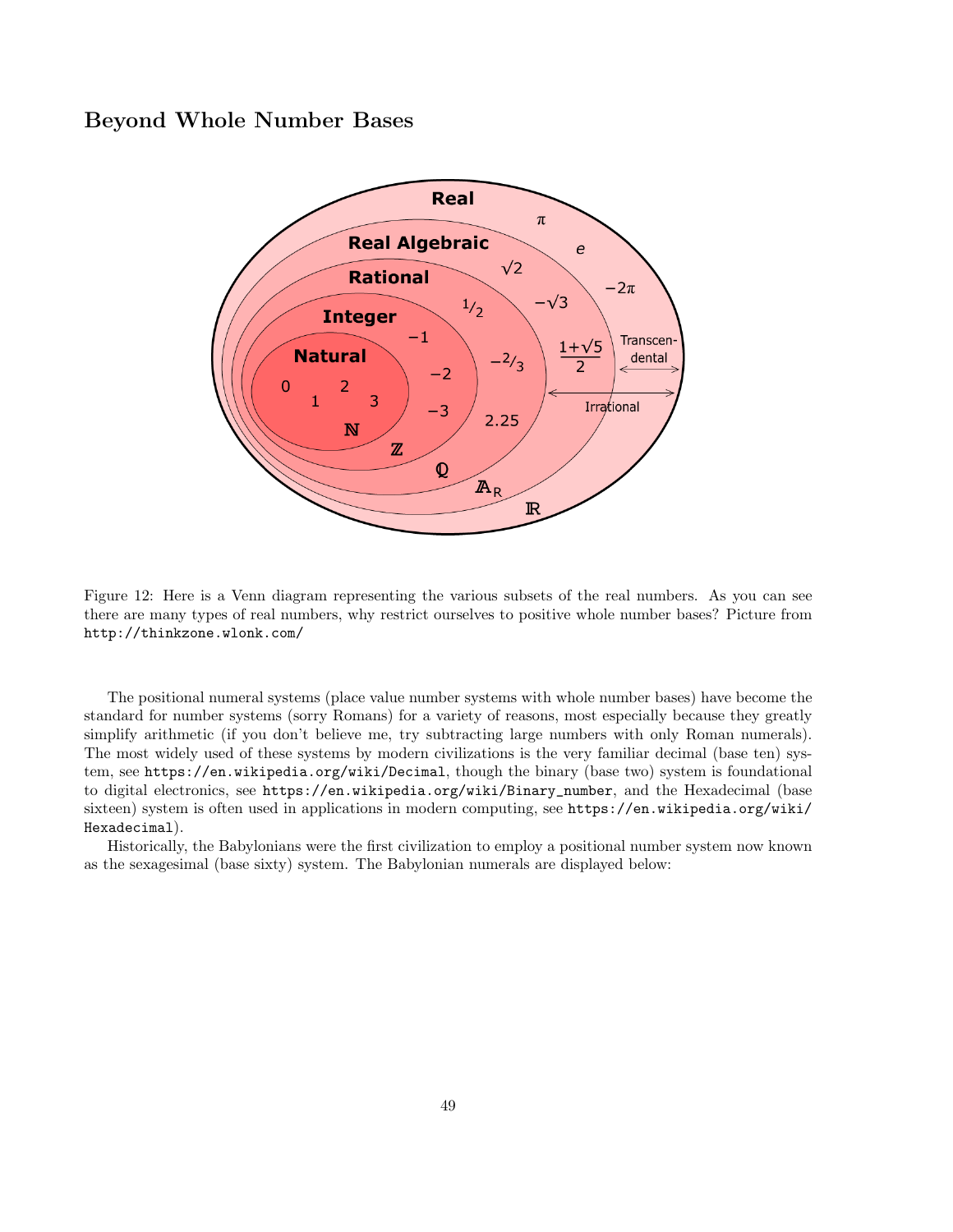| $1 \mathsf{Y}$  | $11 \leq T$                                |       | 21 KY 31 KKY 41 22 7 51 22                                                |       |
|-----------------|--------------------------------------------|-------|---------------------------------------------------------------------------|-------|
| $2 \pi$         |                                            |       | 12 <p +="" 22="" 32="" 42="" 52="" 52<="" <<p="" td="" x=""><td></td></p> |       |
| $3 \text{ m}$   | $13 \leq m$                                |       | 23 44 MY 33 444 MY 43 22 MY 53 22 MY                                      |       |
| $4 \times$      | $14 \leq 10$                               |       |                                                                           |       |
| 5 PP            | $15 \leq$                                  |       |                                                                           |       |
| 6 W             | $16 \leq m$                                |       | 26 《邢 36 《研 46 《开 56 《研                                                   |       |
| $7 \frac{1}{2}$ | $17 \leq 1$                                |       | 27 《甲 37 《《甲 47 《零 57 《甲                                                  |       |
| 8 带             | 18 $\triangleleft$ $\overline{\mathbf{w}}$ |       | 28 《 帮 38 《 ( 帮 48 《 安 带                                                  | 58 众母 |
|                 | 19<再                                       | 29 《帮 |                                                                           |       |
| $10 \leq$       | 20 <                                       | 30 44 | $40 \times 50 \times$                                                     |       |

Figure 13: The Babylonian numerals paired with their base ten counterparts. Picture from https:// commons.wikimedia.org/w/index.php?curid=9862983

Note that the Babylonian number system predated the development of the Arabic numerals (a.k.a. Hindu-Arabic numerals, and Indo-Arabic numerals which are the very familiar symbols 0,1,2,3,4,5,6,7,8,9) by over two thousand years, so they use a completely different set of symbols to construct numbers. (If a base sixty system sounds crazy, just note that the vestiges of that system still exist today, namely as part of how we keep track of time...sixty seconds in a minute, sixty minutes in an hour.) And just for interesting contrast, the Mayan's used a base twenty number system, see https://en.wikipedia.org/wiki/Maya\_numerals, with symbols:

| 0  | 1<br>$\bullet$ |           | 2 3         |  |
|----|----------------|-----------|-------------|--|
| 5  | 6              | $\bullet$ | 7 8 9       |  |
| 10 |                |           | 11 12 13 14 |  |
| 15 |                |           | 16 17 18 19 |  |
|    |                |           |             |  |

Figure 14: The Mayan numerals paired with their base ten counterparts. Picture from https://commons. wikimedia.org/w/index.php?curid=1404491

Notice that due to the geographic isolation of the Americas from Europe, Asia, and Africa in ancient times, we again have a number system based on a set of symbols that are very different than the symbols we commonly employ for numbers today.

The construction of numbers in a positional number system (with base that is positive integer that is greater than 2) works analogously to how we construct numbers in the familiar decimal (base ten) system.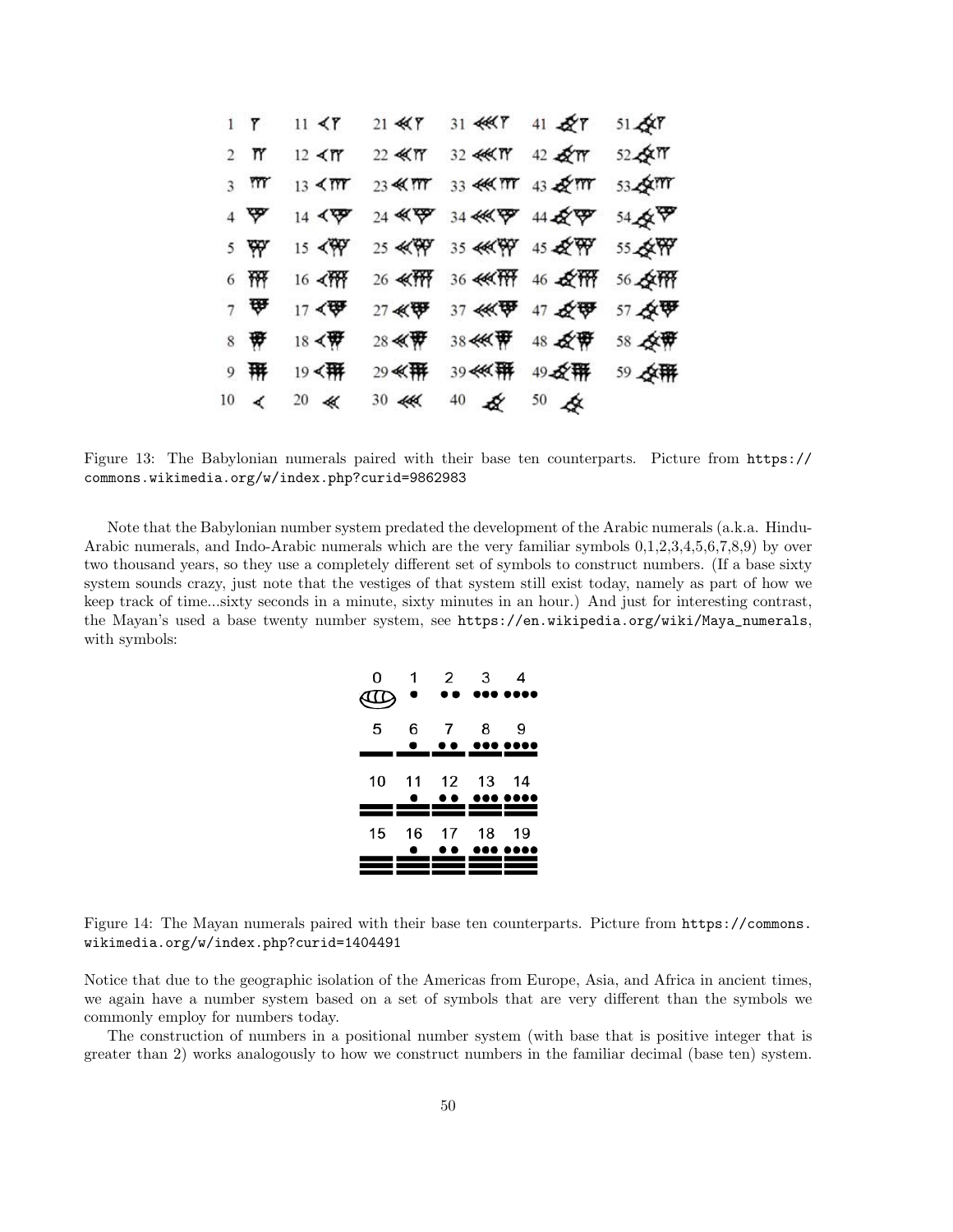Namely the base tells us how many distinct symbols we have (in the decimal system the symbols are 0,1,2,3,4,5,6,7,8,9) and then numbers larger than those that are denoted by the symbols are constructed by systematically combining the symbols. (The combination of symbols does not have to be in strings as it is in our modern base ten system, it wasn't in the Babylonian system.) Let's quickly review how numbers are constructed in several modern positional number systems in order to set the stage for the explorations below. The tables below contain a collection of amounts represented in words, in our usual decimal (base 10) system, and in another positional numeral system.

## The Binary (Base Two) Number System:

There are two basic symbols, 0,1; where 0 represents zero, and 1 represents one. These symbols are combined to denote larger numbers by combining them together in strings where each position in the string denotes a unit that is twice as large as the unit of the position to the right of it (or said differently, each position in the string denotes a unit that is half as large as the unit to the left). For positive integers we assume that the right most position denotes a unit of one. In order to represent positive fractions we utilize place-value positions to the right of the ones place, with a '.' between the ones place and the largest fractional place, namely the one-half position. Let's look at some examples of numbers represented in the binary system:

| Amount (in Words)                                       | Amount (in base ten) | Amount (in base two) |
|---------------------------------------------------------|----------------------|----------------------|
| three                                                   |                      |                      |
| eighteen                                                | 18                   | 10010                |
| one hundred thirty one                                  | 131                  | 10000011             |
| sixty eight and one half                                | 68.5                 | 1000100.1            |
| twenty three and three hundred seventy five thousandths | 23.375               | 10111.011            |
| one tenth                                               | 0.1                  | 0.00011001100110011  |
| two thirds                                              | 0.666666             | 0.10101010           |

## The Hexadecimal (Base Sixteen) Number System:

There are sixteen basic symbols,  $0,1,2,3,4,5,6,7,8,9,A,B,C,D,E,F$ ; where  $0,1,2,3,4,5,6,7,8,9$  all represent their standard amounts,  $A$  represents ten,  $B$  represents eleven,  $C$  represents twelve,  $D$  represents thirteen,  $E$  represents fourteen, and  $F$  represents fifteen. These symbols are combined to denote larger numbers by combining them together in strings where each position in the string denotes a unit that is sixteen times as large as the unit of the position to the right of it (or said differently, each position in the string denotes a unit that is one-sixteenth as large as the unit to the left). For positive integers we assume that the right most position denotes a unit of one. For positive fractions we utilize place-value positions to the right of the ones place, with a '.' between the ones place and the largest fractional place, namely the one-sixteenth position. Let's look at some examples of numbers represented in the hexadecimal system:

| Amount (in Words)         | Amount (in base ten) | Amount (in base sixteen) |
|---------------------------|----------------------|--------------------------|
| three                     |                      |                          |
| eighteen                  | 18                   | 12                       |
| seven hundred sixty three | 763                  | 2EB                      |
| sixty eight and one half  | 68.5                 | 44.8                     |
| twenty nine and one ninth | 29.9999              | 1D.1C71C7                |
| one tenth                 | 0.1                  | 0.19999999               |
| two thirds                | 0.666666             | 0.4444444                |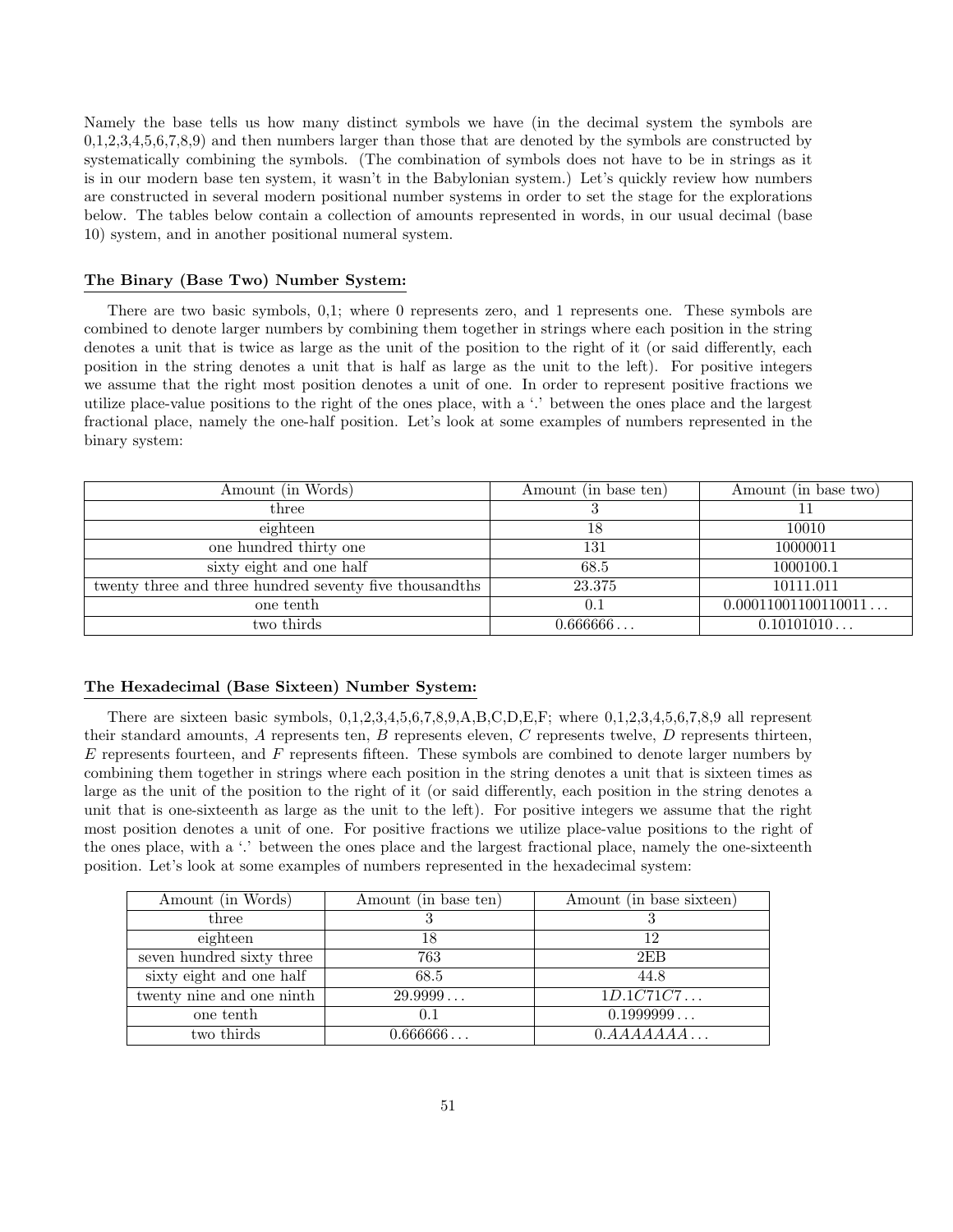NOTE: You Should Not Move On Before You Can Explain How The Expressions In The Last Column Of The Previous Tables Are Generated. This Is A Self-Check To Make Sure You Understand The Mechanics Of Positional Number Systems With Bases Other Than Ten.

In the explorations below we will study the concept of creating positional number systems with real number bases that are not positive integers. We will find that some work better than our decimal system, some do work but are quirky, and some don't work at all.

For each of the sets of numbers listed below choose a number in the set, use it as a base, and attempt to construct a positional number system with that base. As you work through the process of trying to devising a number system with a base from each set, make sure to formulate meaningful, detailed, mathematically complete answers to the following questions:

- How did you determine the collection of basic symbols you used?
- What amount does each of your basic symbols represent?
- Is your choice of basic symbols optimal, if so why, if not then what would be the optimal choice?
- Any real number can be represented as a decimal expansion, with a finite number of (non-zero) place value positions that are to the left of the decimal point, and either a finite, infinite and repeating, or infinite and non-repeating number of (non-zero) place value positions to the left of the decimal point. (This fact is shared by all positional number systems with a base that is a positive integer greater than or equal to two.) Can your number system represent all possible real numbers? Explain.

Examples within each category are expressed in base 10.

1. Zero:

0

2. Negative Integers:

Whole numbers that are less than zero; for example -1, -2, -3, -789, -12780005349875249.

3. Rational Non-Integer Numbers:

Fractions that are not whole numbers; for example  $1/2$ ,  $2/3$ ,  $-8/9$ ,  $67/80$ ,  $3/2$ ,  $-800/77$ , 652781/98235823478.

4. Non-Rational Algebraic Numbers:

A number is known as algebraic if it is a root of a non-zero polynomial in one variable with rational coefficients (or equivalently integer coefficients). Thus non-rational algebraic numbers are the algebraic numbers that are not whole numbers or fractions. For example moers are the algebraic nun<br>  $\sqrt{2}$ ,  $7^{1/3}$ ,  $1 + \sqrt{5}/2$ ,  $-\sqrt{2} - \sqrt{3}$ .

5. Trancendental Numbers:

A real number is transcendental if it is not algebraic. It turns out that there are many more transcendental numbers than there are algebraic numbers, but we have less examples of them. Some examples we do have are Pi  $(\pi)$ , Euler's constant  $(e)$ , and Chaitin's constant  $(\Omega)$ .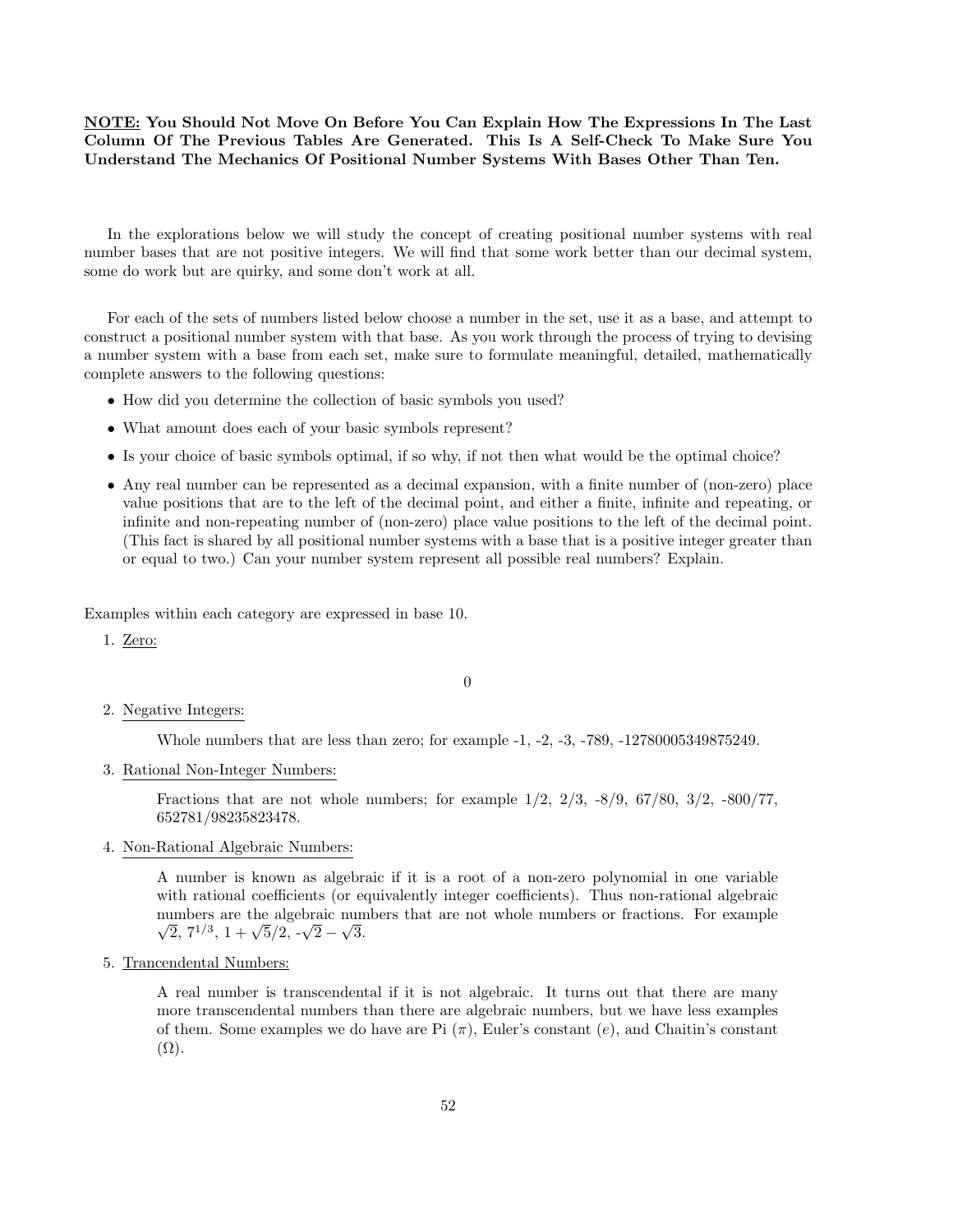Test Your Understanding: The real test of your comprehension of concepts is the ability to apply them to new questions (in education circles we call this transferring the knowledge you've acquired). Use the questions below to help you determine the extent to which you have mastered the concepts and ideas we've explored above. Answers accompanied by detailed explanations are the only type of answers that count for anything.

- (A) Let's focus on positional numeral systems with positive integer bases, W.L.O.G. suppose we have a base of N. What relationship (or relationships) are there between the prime factors of N and the fractions that will have terminating base N expansions versus those fractions that will have an infinite base N expansion.
- (B) Deductively explain why the sum, difference, and product of any two rational numbers is a rational number. Also, for good measure, explain why the quotient of a rational number divided by a non-zero rational number is a rational number.
- (C) Upon studying positional number systems, a student makes the following observation:

Suppose we decide for a base  $1/10$  number system that the symbols  $0,1,2,3,4,5,6,7,8,9$  mean their usual amounts; then, if we want to find the expansion of any real number in base  $1/10$ , all I have to do is flip the digits of the number's base 10 expansion over the ones digit. For example, if a number X has a base 10 expression of 4527.138, then the base 1/10 expression of X is 8317.254.

Explain why this observation is true. Further, let N represent a positive integer greater than or equal to 2; extend this students observation to a relationship between the base N representation of a number and the base  $1/N$  expansion of the same number.

- (D) (NOTE: This exploration will make more sense if you have already worked through the 'Dabbling With Instances Of Infinity' activity.)
	- (i) In the decimal number system it is the case that  $0.999... = 1$ . There are many ways to argue why this relationship is true, but an algebraic argument is that if I let  $s = 0.999...$  then  $10s = 9.999...$ Thus  $9s = 10s - s = 9.999... - 0.999... = 9$ , so  $9s = 9$  which implies that  $s = 1$ . Generalize this fact to a base N number system, where N is a positive integer greater than 2. Justify your generalization with rigorous calculation (i.e. arguing by analogy is not sufficient).
	- (ii) What is the amount represented by  $\dots$  66666.523 which is an expansion in the base  $1/7$ , where the 0, 1, 2, 3, 4, 5, 6 all represent the usual amounts.
	- (iii) What we saw in the first two parts of this question is that in a positional number system with base X, for  $X = 2, 3, 4, 5, \ldots$  or  $X = 1/2, 1/3, 1/4, 1/5, \ldots$ , that there are amounts that can be represented with different base expansions, i.e. . Would this be true of the positional number represented with different base expansions, i.e. would this be true of the positional number<br>system with base  $\sqrt{2}$ ? What about a positional number system with base  $\sqrt{N}$  where N is a non-perfect square positive integer?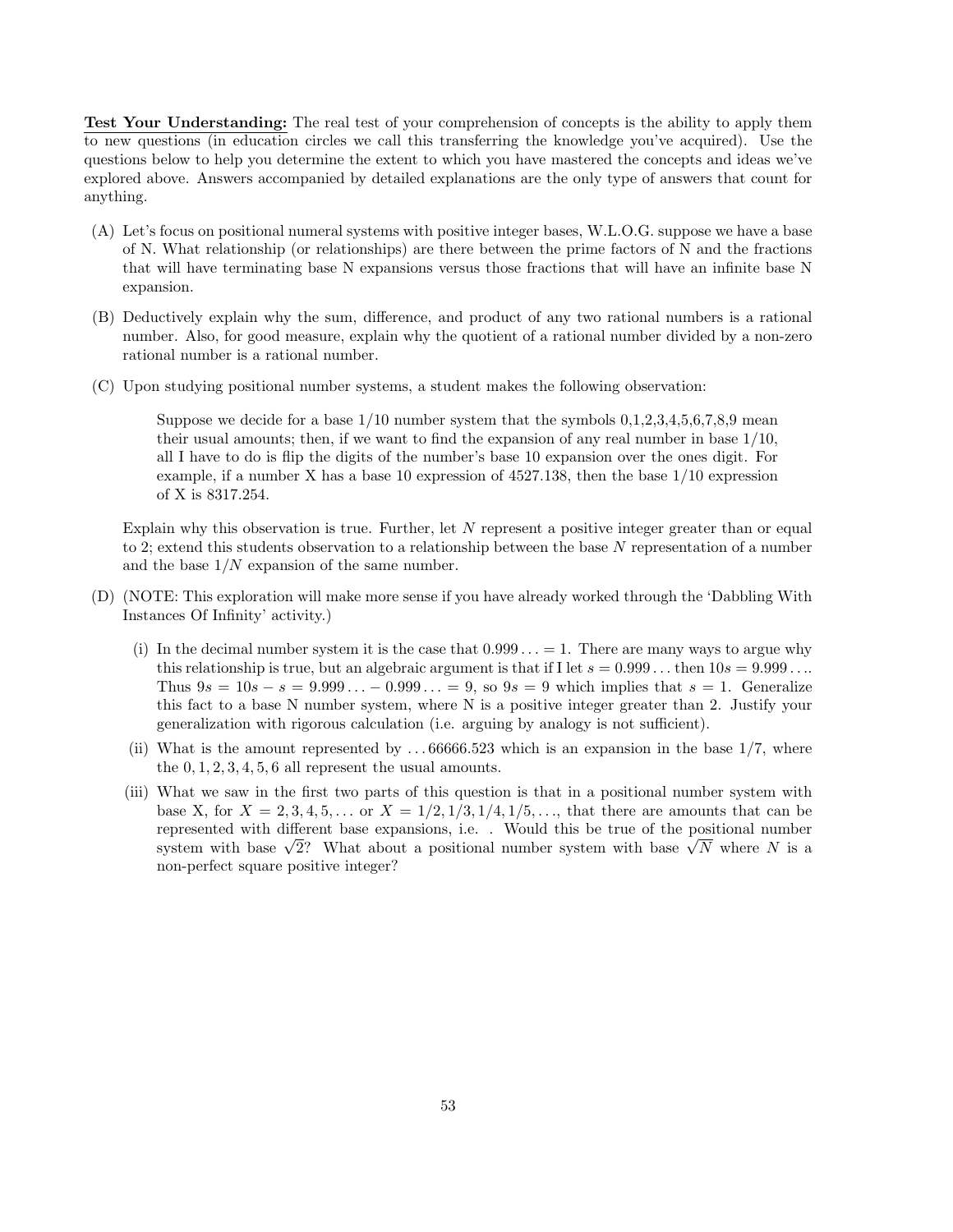(E) (Building a Number System with the Golden Ratio) The Golden Ratio, often represented as  $\phi$ , is a number that has mystified and amazed mathematicians for millennia through it's many (purported) realizations in nature. Below we'll explore  $\phi$  a little, and then think about how we might base a number system on the Golden Ratio.

In mathematics, two quantities are in the golden ratio if their ratio is the same as the ratio of their sum to the larger of the two quantities. For a visualization of this concept, consider the picture below:



Figure 15: Three line segment,  $a, b$ , and  $a+b$ , that are in the Golden RationPicture from https://commons. wikimedia.org/w/index.php?curid=1830029

Expressed algebraically, for quantities a and b with  $a > b > 0$ , this would mean that when

$$
\frac{a+b}{a} = \frac{a}{b}
$$

we would say that  $\frac{a}{b} = \phi$ . We can solve for  $\phi$  with the following calculation. Suppose that the above equation holds true, then

$$
\frac{a+b}{a} = \frac{a}{b} \implies b(a+b) = a^2
$$
  
\n
$$
\implies a^2 - ba - b^2 = 0
$$
  
\n
$$
\implies a = \frac{b \pm \sqrt{(-b)^2 - 4(1)(-b^2)}}{2}
$$
  
\n
$$
\implies a = \frac{b \pm \sqrt{5b^2}}{2}
$$
  
\n
$$
\implies a = \frac{1 \pm \sqrt{5}}{2}b
$$
  
\n
$$
\implies \frac{a}{b} = \frac{1 \pm \sqrt{5}}{2}.
$$

Of the two possible values we find for  $a/b$  we take the positive one, because we assumed that  $a > b > 0$ , so  $a/b > 0$ . Thus we find that the Golden Ratio  $\phi = \frac{1+\sqrt{5}}{2}$ .

(i) One way of representing the Golden Ratio is with the infinite fraction, known as a continued fraction, below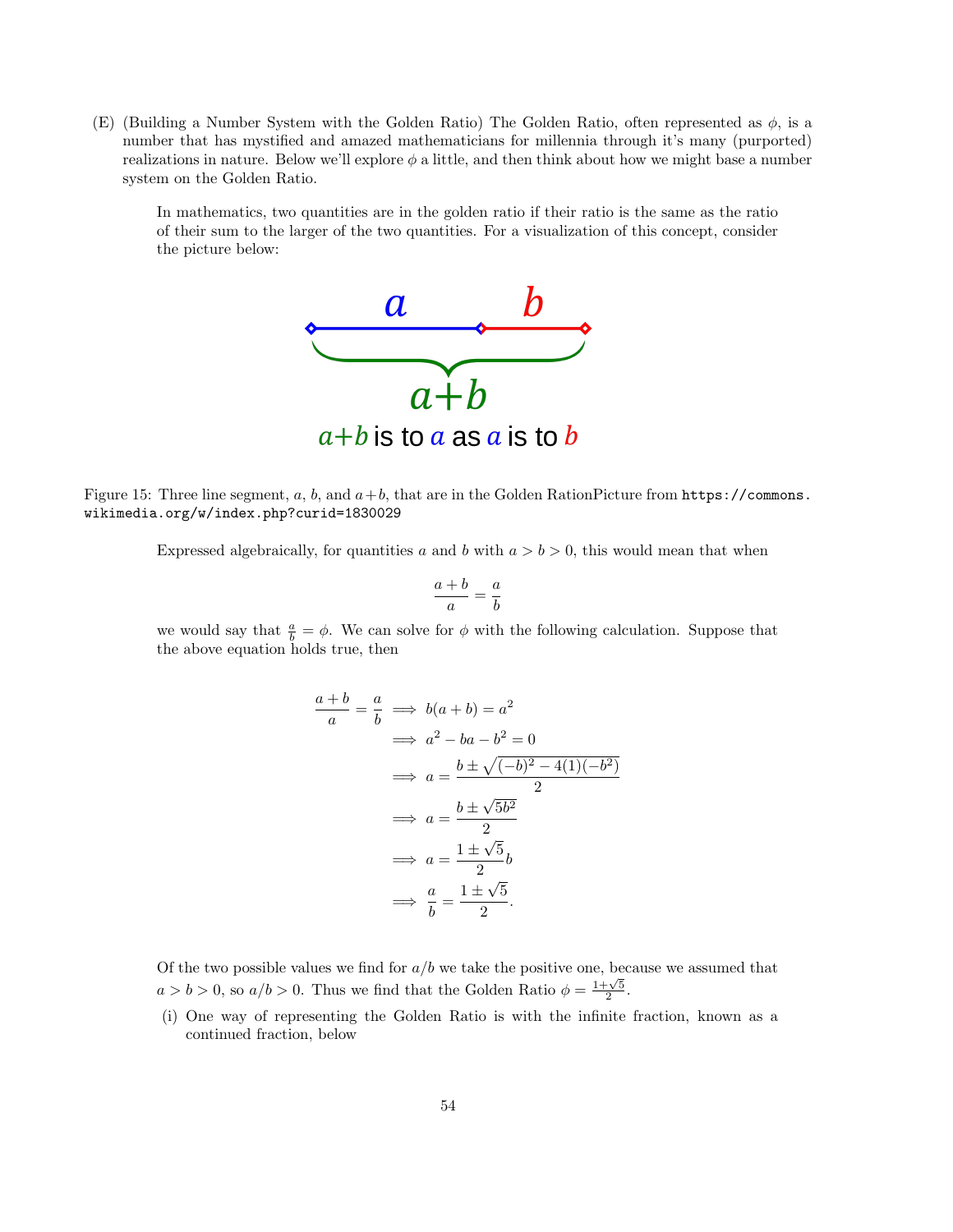$$
1+\cfrac{1}{1+\cfrac{1}{1+\cfrac{1}{1+\cdots}}}
$$

Call this quantity x, and show that  $x^2 - x - 1 = 0$ , and so x equals the value for  $\phi$  above.

(ii) Another way of representing the Golden Ratio is with the infinite square root, known as a continued square root (which is also known as an infinite surd, which I think is infinitely ab-surd), below

$$
\sqrt{1+\sqrt{1+\sqrt{1+\sqrt{1+\cdots}}}}
$$

Call this quantity x, and show that  $x^2 - x - 1 = 0$ , and so x equals the value for  $\phi$  above.

- (iii) We have show in several ways that  $\phi^2 = \phi + 1$ , which is the same as saying that  $\phi^2 = \phi^1 + \phi^0.$ 
	- (a) Explain why it is true that for any value of n that  $\phi^{n+2} = \phi^{n+1} + \phi^n$ .
	- (b) Use the result you just explained to show why for any even integer n that  $\phi^n + \frac{1}{\phi^n}$ is a whole number. (HINT: Try this out for several values of  $n$ .)
	- (c) Use the result you just explained to show why for any odd integer n that  $\phi^{n} \frac{1}{\phi^{n}}$  is a whole number. (HINT: Try this out for several values of  $n$ .)
- (iv) Use what you've done to try to create a positional number system involving the Golden Ratio (NOTE: I am not saying you need to use the Golden Ratio as the base, although you should try that.)